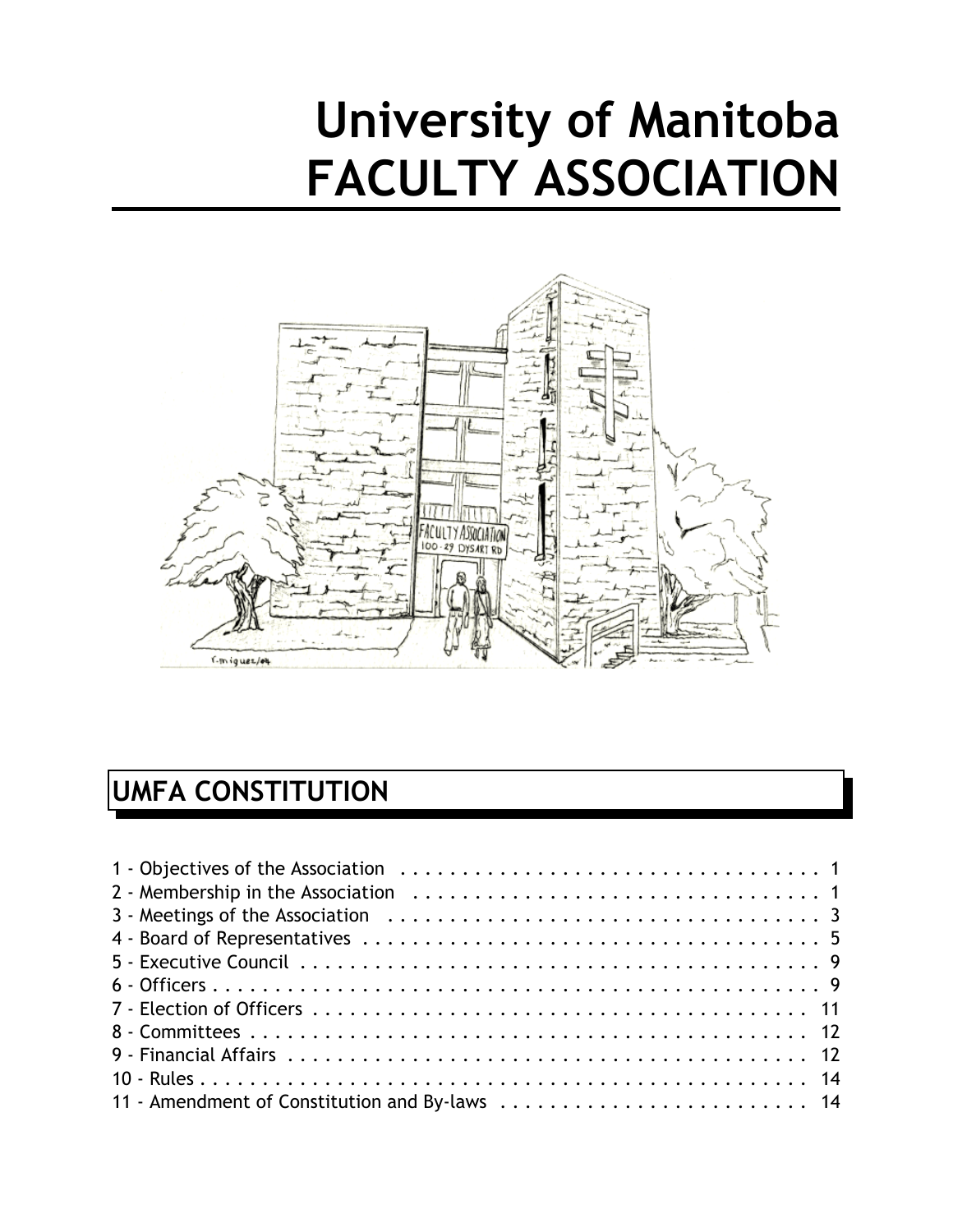# **UMFA CONSTITUTION**

# **1. OBJECTIVES OF THE ASSOCIATION**

The objectives of the Association shall be:

- 1.1 to promote the interests of teachers, researchers and librarians at the University of Manitoba, to advance the standards of their professions, and to improve the quality of higher education in Canada; and,
- 1.2 to bargain collectively on behalf of those members of the Bargaining Unit represented by the Association as defined from time to time by the Manitoba Labour Board; and,
- 1.3 to represent all members of the Bargaining Unit in employer-employee relationships with respect to such matters as salaries, pension, working conditions, leaves, promotions, job security and grievance.

# **2. MEMBERSHIP IN THE ASSOCIATION**

2.1 Regular Members

All full-time members of the academic staff and all full-time professional librarians of the University who have not been excluded from the UMFA Bargaining Unit and who have paid the prescribed fees may be Regular Members of UMFA by signing a membership card.

2.2 Associate Members

All full-time members of the academic staff and all full-time, professional librarians of the University, who, having been excluded from the Bargaining Unit, nevertheless apply for membership and pay the prescribed fees shall be Associate Members of UMFA.

2.3 Retired Members

All former members of UMFA who have elected a retirement option from the University and who pay the prescribed fees shall be Retired Members of UMFA.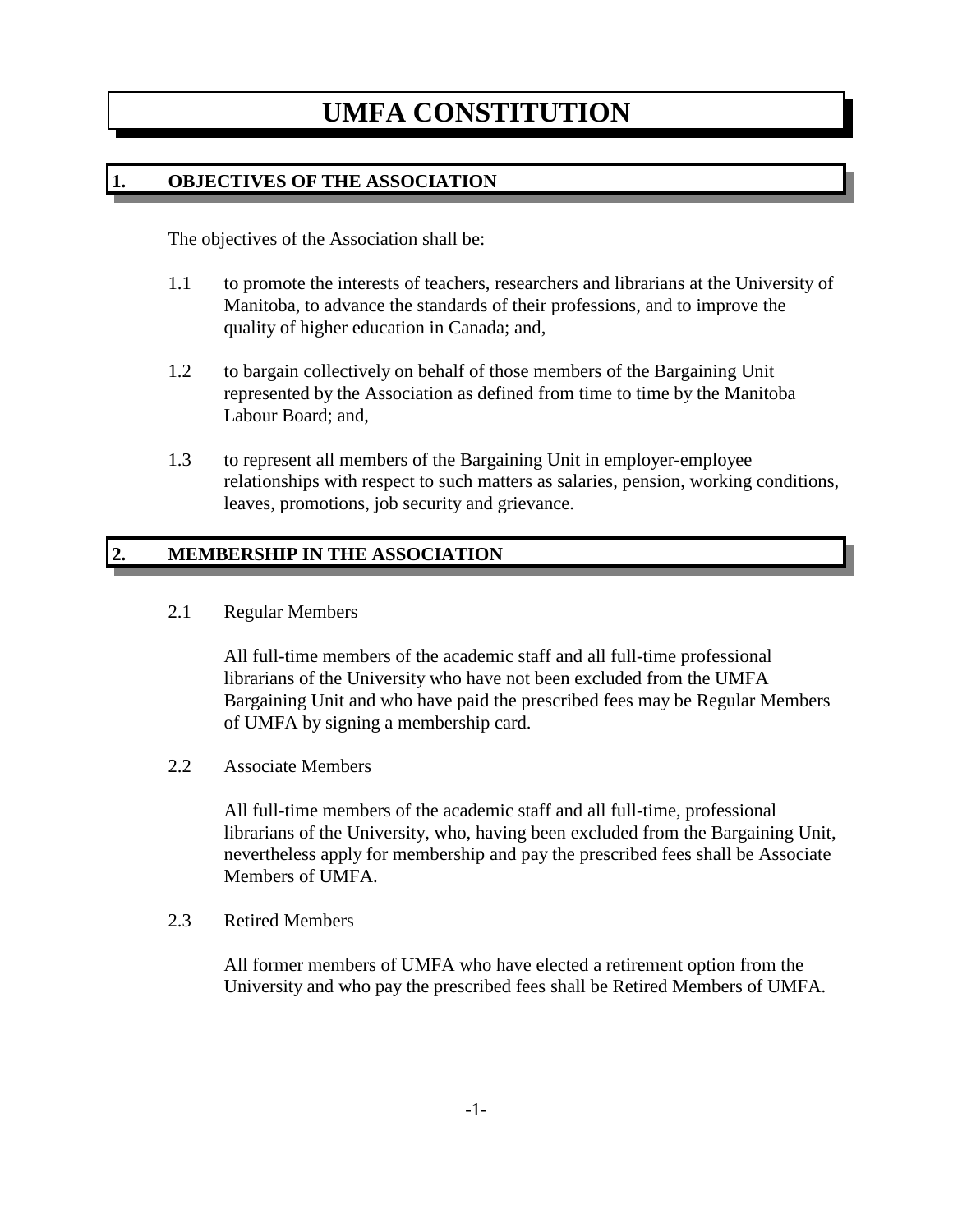- 2.4 Limitations on Participation of Associate Members and Retired Members
	- 2.4.1 Associate Members and Retired Members shall not propose or second motions at general meetings nor may they vote on motions.
	- 2.4.2 At meetings of the Board of Representatives, Associate Members and Retired Members may not propose or second motions on any matters relating to collective bargaining, nor may they vote on any motions dealing with such matters.
	- 2.4.3 Associate Members and Retired Members shall not be eligible to nominate, vote, or be elected to the Executive Council.
- 2.5 Change in Membership Status
	- 2.5.1 When an Associate Member or a Retired Member joins the Bargaining Unit, his/her membership in the Association automatically changes to the status of Regular member, unless he/she conveys in writing his/her wish to resign from the Association.
	- 2.5.2 When a Regular Member ceases to belong to the Bargaining Unit, his/her membership continues with the status of Associate Member, subject to his/her authorization of payroll deduction of fees.
	- 2.5.3 When a Regular Member or an Associate Member retires from his/her position with the University, his/her UMFA membership automatically changes to Retired Member, subject to his/her payment of the appropriate fees.
- 2.6 Membership in Canadian Association of University Teachers (CAUT)

Unless precluded by the By-Laws of the Canadian Association of University Teachers, Regular, and Associate membership in UMFA shall include membership in CAUT. Retired members may join CAUT as retired teachers by paying fees directly to CAUT.

2.7 Membership Fees

Membership Fees for Regular and Associate Members shall be as prescribed from time to time by general meetings of the members, and shall be deducted automatically from the member's salary. The fees for members of the Bargaining Unit who are not members of UMFA shall be the same as those for Regular members. The membership dues for Retired Members shall be a one-time fee as prescribed by a general meeting of the membership.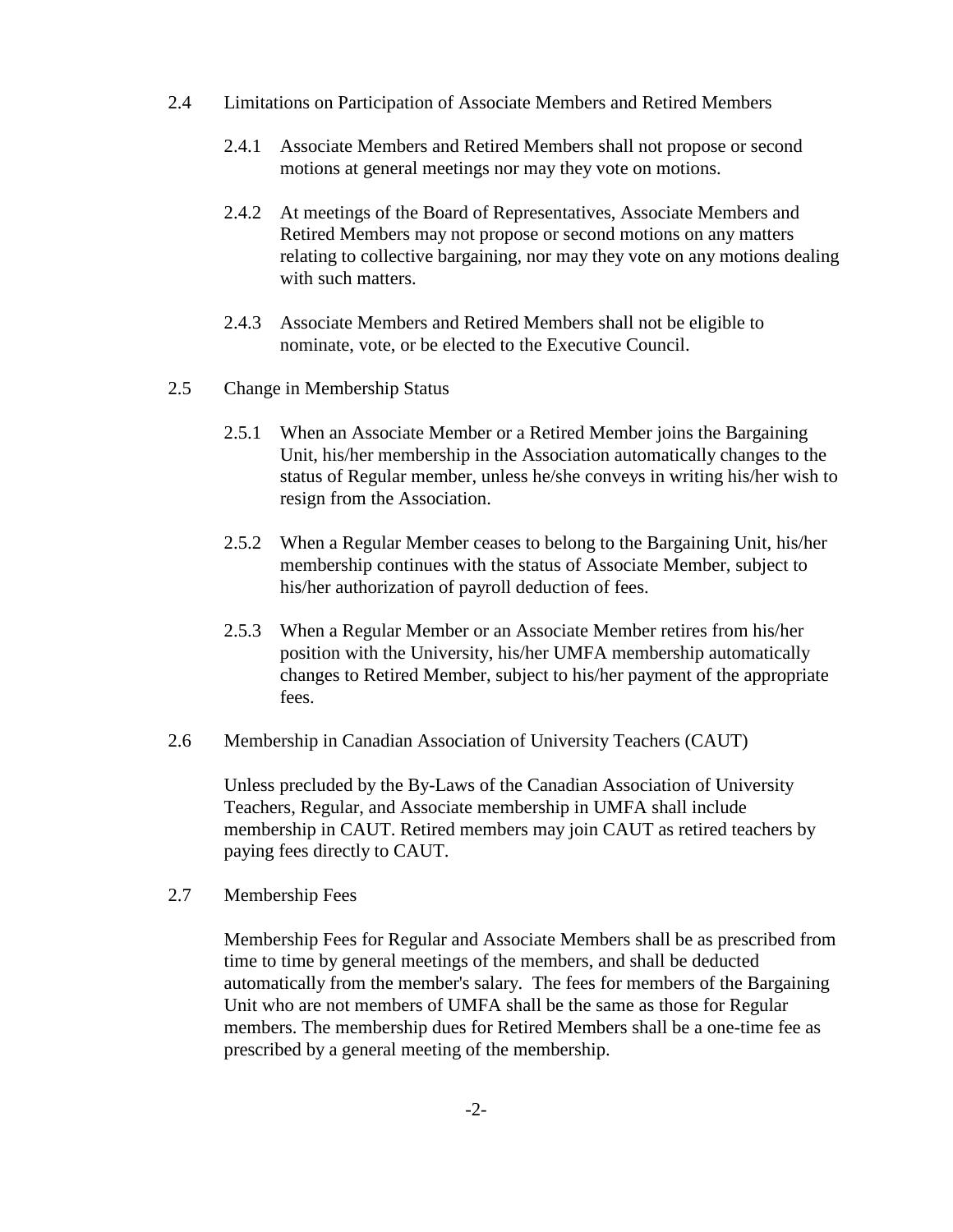# **3. MEETINGS OF THE ASSOCIATION**

#### 3.1 Powers

The Regular members of the Association, duly assembled in a properly called general meeting of the Association, shall be the highest authority for deciding the policies and managing the affairs of UMFA.

- 3.2 Annual General Meetings
	- 3.2.1 The Association shall meet annually in April or May at a place and time determined by the Board of Representatives who shall provide at least two weeks' written notice of such meetings, together with agenda and all appropriate documents.
	- 3.2.2 The agenda shall include reports of the President and the Treasurer, and a motion with respect to the appointment of Auditors.
- 3.3 Special General Meetings

Special General Meetings may be called by the President on his/her own motion, or on motion of the Executive Council or of the Board of Representatives, or on the petition of any 30 Regular members of the Association.

- 3.3.1 The members of the Association must be given at least 48 hours written notice of a Special General Meeting together with the agenda and appropriate documents.
- 3.3.2 In the case of a meeting called in response to a request from Regular members, it shall be called at the time requested, provided that such time allows for the notice required in 3.3.1.
- 3.3.3 Ratification of Collective Agreements

A Special General meeting of all members of the Bargaining Unit who will be parties to a Collective Agreement shall be called to consider the proposed Agreement. Whether or not the Agreement is approved by such a meeting, it shall require ratification by a majority of members of the Bargaining Unit who will be parties to the Agreement voting by secret ballot conducted by a Returning Officer appointed by the Board of Representatives.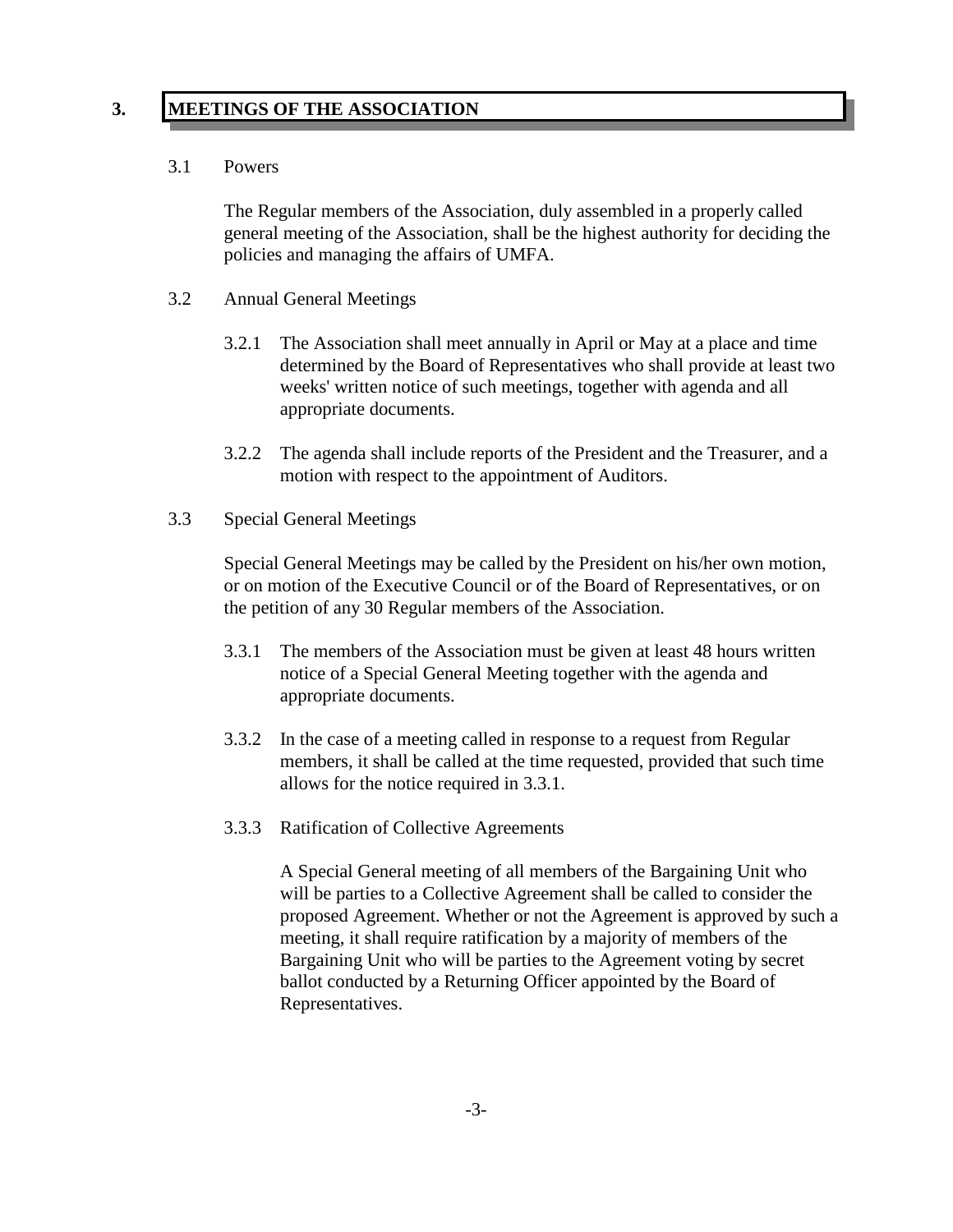#### 3.4 Emergency Meetings

When the Executive Council declares the necessity of an emergency meeting, the President shall call a meeting of the membership of the Association upon no less than 24 hours notice by telephone and/or email.

#### 3.5 Openness

- 3.5.1 All general meetings of the Association shall be open, subject to limitations of space, unless declared closed on resolution of two-thirds (2/3) of Regular members present and voting. In such cases, "closed" shall require the exclusion of all those who are not Regular, Associate or Retired members of UMFA except those who are specifically invited to be present.
- 3.5.2 However, if matters proposed for consideration in a closed session are concerned with collective bargaining, the decision to enter into closed session shall require the support of a majority of those Regular Members present and voting to whom the bargaining directly relates. In such instances "closed" shall require the exclusion of all but Regular Members of the Association and other individuals specifically invited to be present.

#### 3.6 Quorum for General Meetings

The quorum for general and emergency meetings shall be 50 members.

- 3.6.1 When matters pertaining to collective bargaining are under debate only Regular Members may constitute the quorum.
- 3.6.2 If and when a quorum is not present, no business may be conducted, and it shall be the duty of the Board of Representatives to take one of the following actions:
	- 3.6.2.1 Business of a routine nature or of extreme urgency shall be decided by the Board and a report submitted to the membership.
	- 3.6.2.2 If the agenda contains items which the Board considers should be decided by a General Meeting, another meeting shall be called to consider such items with the stated understanding that so long as a quorum of the Board is present at this second meeting the business may be decided without a quorum of the membership.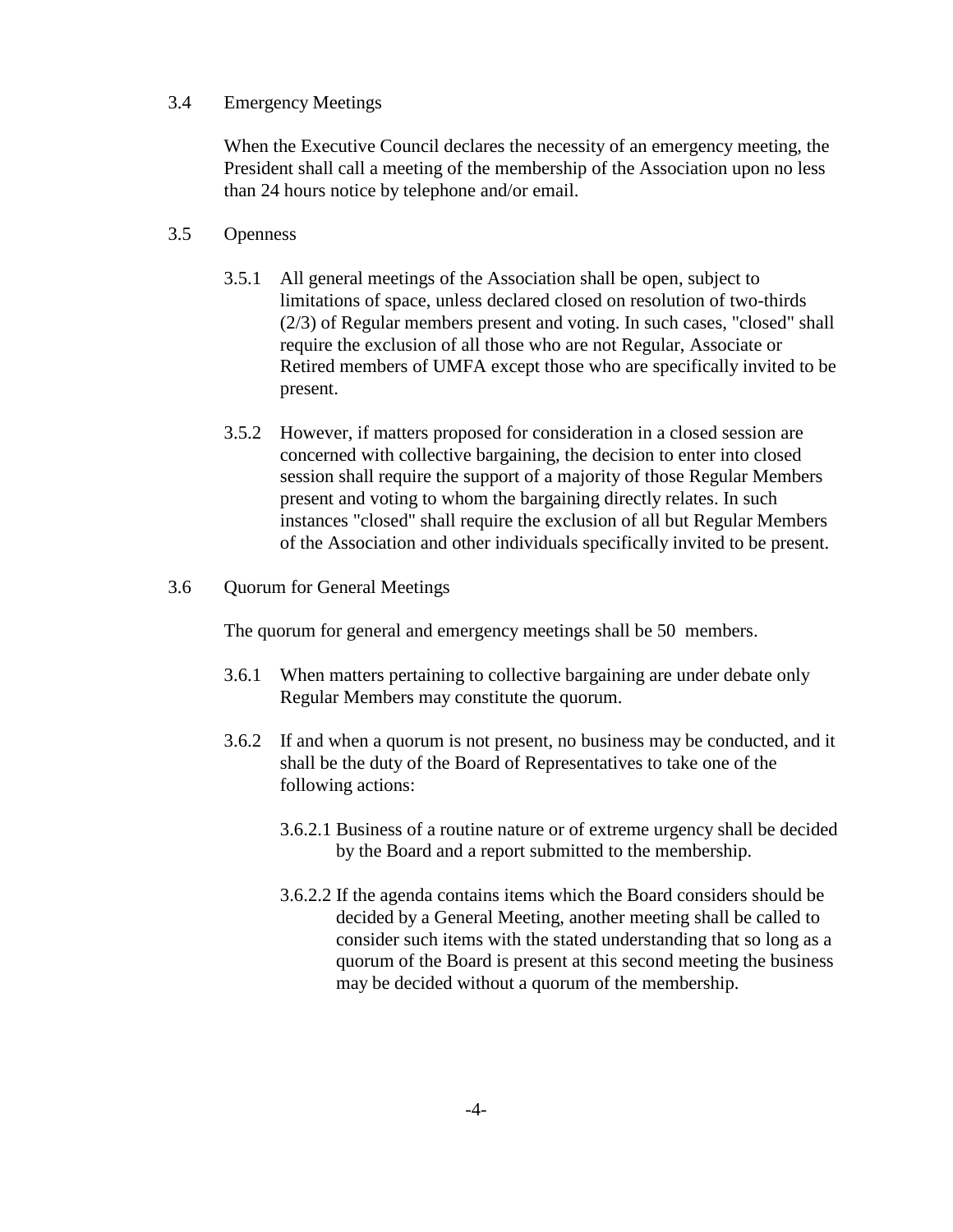- 3.7 Minutes
	- 3.7.1 Minutes of all general meetings shall be distributed to all members as soon as possible following each meeting.
	- 3.7.2 These minutes shall be made available to other interested parties on request, provided that they be clearly labelled "Unapproved".
	- 3.7.3 Approved minutes shall also be made available to interested parties on request.

# **4. BOARD OF REPRESENTATIVES**

4.1 Duties and Powers

There shall be a Board of Representatives which shall manage the affairs of the Association subject to the direction or approval of general meetings of the Association and in accordance with the By-Laws and Standing Rules of the Association; and, notwithstanding the generality of the foregoing, shall have the power to interpret the Constitution and By-Laws, to adopt budgets and appropriate money, and to appoint standing and ad hoc committees.

- 4.1.1 The Board of Representatives may, for the purposes of carrying out the objectives of the Association, from time to time authorize the Executive Council to:
	- (a) borrow money upon the credit of the Association;
	- (b) issue, re-issue, sell or pledge securities or debt obligations of the Association;
	- (c) charge, mortgage, hypothecate, pledge or otherwise create a security interest in all or any property of the Association, owned or subsequently acquired to secure any obligation or liability of the Association.
- 4.1.2 The Board of Representatives may by resolution delegate any one or all of the powers referred to in 4.1.1 to members of the Board of Representatives or a committee of Members or Officers of the Association.
- 4.1.3 For the purpose of the appointment of the Executive Director, the Board of Representatives shall establish a Search Committee of no more than five persons which must include the incumbent President and Vice-President of the Association. The Board shall direct the Executive to establish a list of persons who may serve on the Search Committee. The Board shall vote to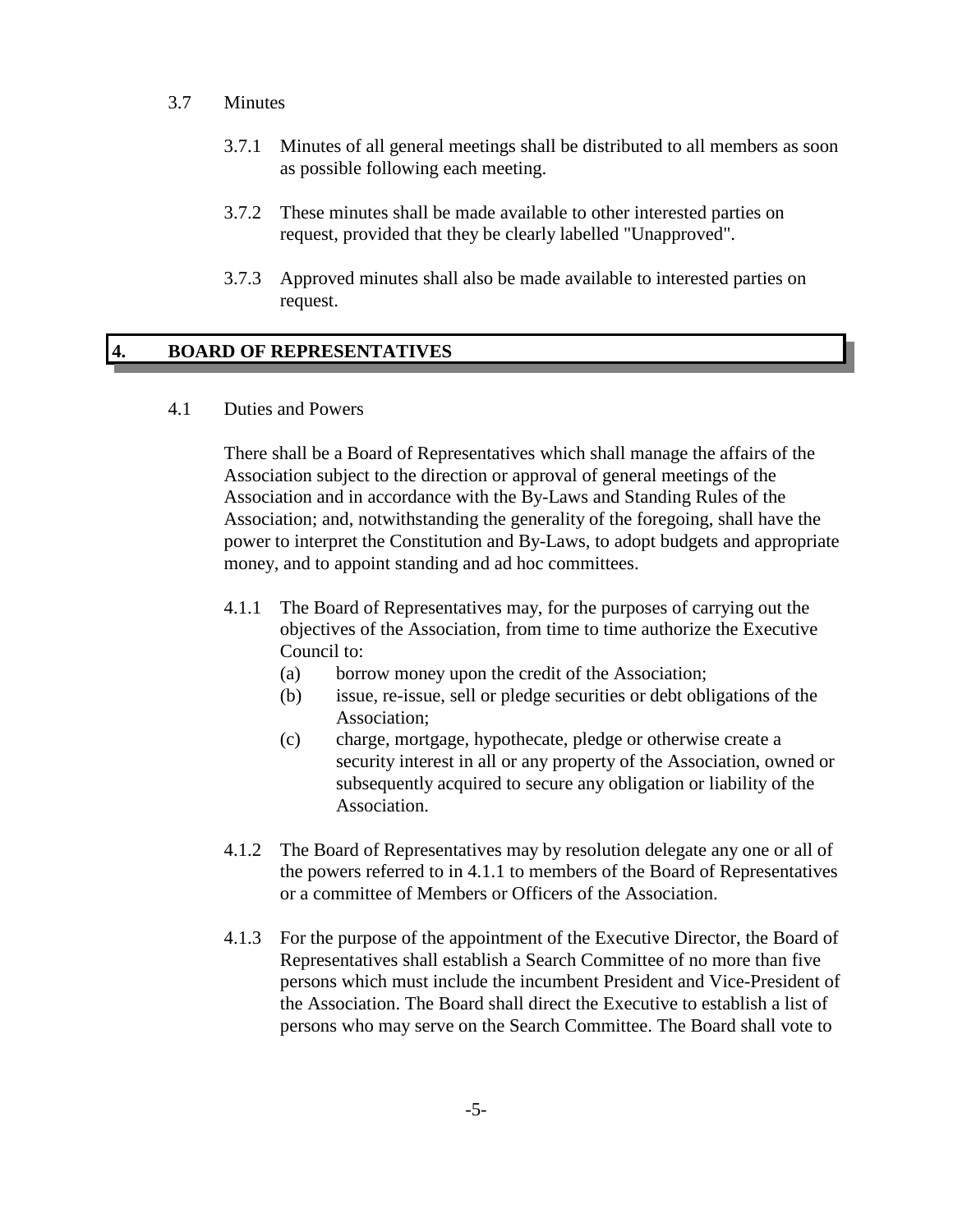determine the final list of members of the Search Committee. The Search Committee shall be advisory to the Board.

4.1.4 Appointment of Staff

The Board of Representatives shall be responsible for: a) creation of positions, and b) budget authorization.

#### 4.2 Membership

- 4.2.1 The Board of Representatives shall be a representative body of members of which shall serve, normally, for three year terms so arranged that, normally, the terms of office of one-third (1/3) of the members shall expire each year at the conclusion of the Annual General Meeting. Members of the Board shall normally not be eligible to serve more than two terms consecutively.
- 4.2.2 Members of the Board shall be elected by and from:
	- 4.2.2.1 Designated constituencies of Regular Members of the Association with the provision for one representative for approximately 15 Regular Members of the Association.
	- 4.2.2.2 Designated constituencies of Associate Members of the Association with the provision for one representative for approximately 15 Associate Members of the Association.
	- 4.2.2.3 Designated constituencies of Retired Members of the Association with the provision for up to three representatives for Retired Members of the Association.
- 4.2.3 Constituencies shall be established and defined from time to time by general meetings of the Association, provided that in the establishment and definition of constituencies of Regular Members, only Regular Members shall be eligible to vote.
- 4.2.4 A member of the Board shall normally serve for three years or until a successor has been elected.
- 4.2.5 Members of the Executive Council shall be members of the Board ex officio and have thereby the right to vote at meetings of the Board.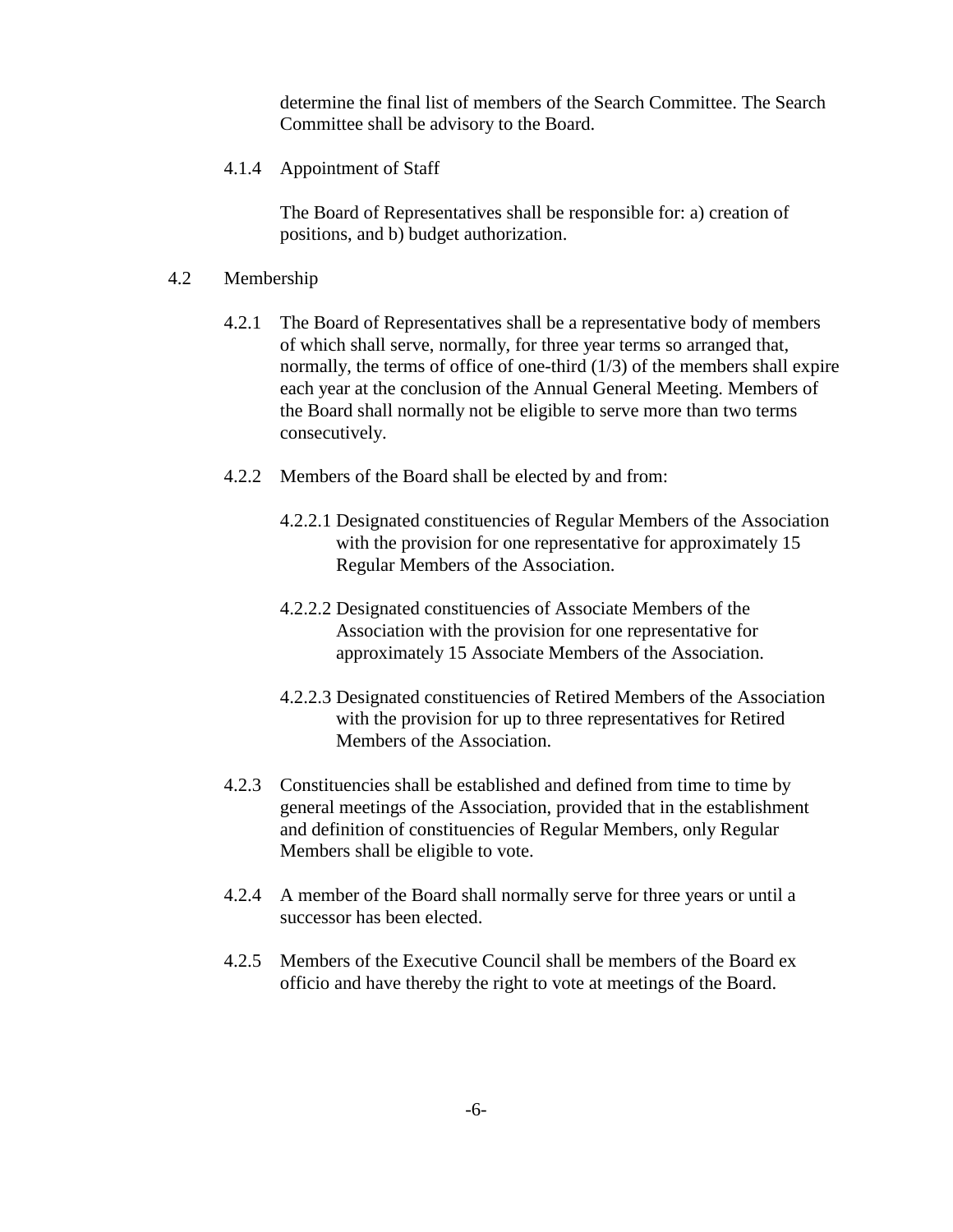- 4.3 Election of Members
	- 4.3.1 The Executive Director of UMFA shall be the Returning Officer in charge of elections.
	- 4.3.2 During the thirty days preceding the Annual General Meeting, the Returning Officer shall solicit nominations from the members of each constituency in which the representative's term of office is due to expire in the current year.
	- 4.3.3 All nominations shall be signed by at least two nominators who are members of the constituency, and shall be consented to by the nominee.
	- 4.3.4 Pertinent information about the nominee, together with the names of his/her nominators, shall then be distributed by the Returning Officer to the members of the constituency, together with a ballot in a form approved by the Board.
- 4.4 Replacement and Recall
	- 4.4.1 A vacancy on the board occurring sixty days or more before the expiration of the three-year term of the representative shall be filled by an election by and from the appropriate constituency and in conformity with procedures set forth in 4.3 above.
	- 4.4.2 A representative of a constituency may be recalled on motion approved by two-thirds (2/3) majority of the members of the constituency present and voting by secret ballot at a special meeting of the members of the constituency called by the President on petition of at least five (5) members of the constituency, provided that notice of time, place and purpose of such special meeting shall be given at least ten days in advance thereof.
	- 4.4.3 A representative elected in the circumstances defined in 4.4.1 or 4.4.2 shall serve the remaining period of the three-year term of the representative he/she replaced.
- 4.5 Meetings of the Board
	- 4.5.1 Regular Meetings shall be held in accordance with schedules determined by the Board, provided that there shall be at least three such meetings each year.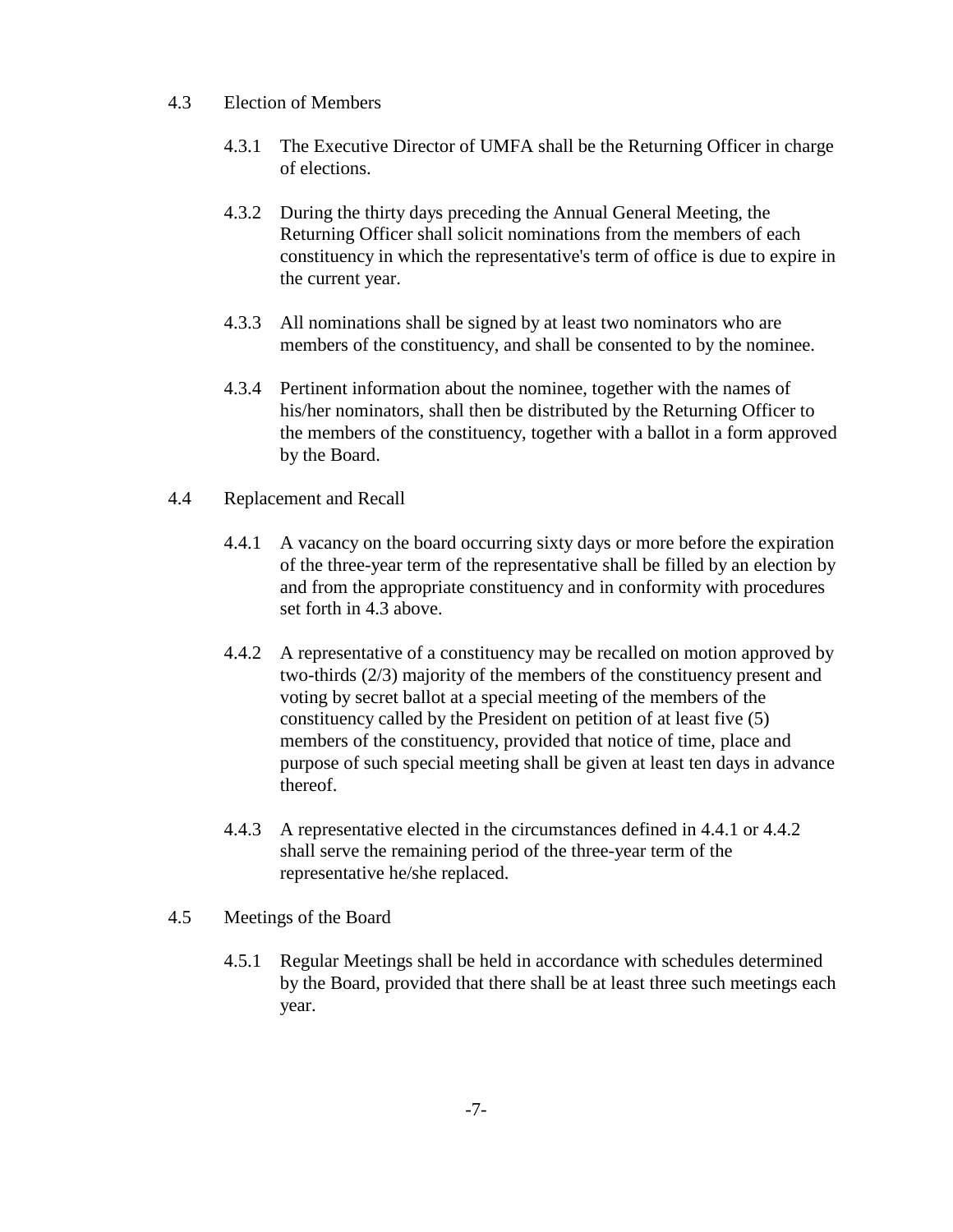- 4.5.2 Special Meetings of the Board may be called by the President on his/her own motion or on resolutions of the Executive Council or on petition of five or more of the Board, provided that notice thereof, including the agenda, shall be given not less than 48 hours in advance of such meetings.
- 4.5.3 The quorum for a meeting of the Board shall be one-third (1/3) of the members. When matters pertaining to collective bargaining are under debate, the quorum shall consist of Regular Members only.
- 4.5.4 If and when a quorum of the Board is not present, no business may be conducted, and it shall be the duty of the Executive Council to take one of the following actions:
	- 4.5.4.1 Business of a routine nature or of extreme urgency shall be decided by the Executive Council and a report submitted to the Board of Representatives.
	- 4.5.4.2 If the agenda contains items which the Executive Council considers should be decided by the Board of Representatives, the Executive Council shall either place such items on the agenda for the next Regular Meeting of the Board of Representatives held pursuant to article 4.5.1, or shall, if it deems it advisable, call a special meeting of the Board of Representatives, pursuant to article 4.5.2.

#### 4.5.5 Openness

- 4.5.5.1 Meetings of the Board shall be open, provided that any meeting or portion thereof may be declared closed on resolution adopted by two-thirds (2/3) majority of the members present and voting. In such instances, "closed" shall require the exclusion of all except members of the Board and any others specifically invited to be present.
- 4.5.5.2 However, if matters proposed for consideration in a closed session are concerned with collective bargaining, the decision to enter into closed session shall require the support of a majority of those Regular Members present and voting to whom the bargaining directly relates. In such instances "closed" shall require the exclusion of all but such members and other individuals specifically invited to be present.
- 4.5.6 Minutes of all meetings shall be distributed to the members thereof as soon as possible after each meeting.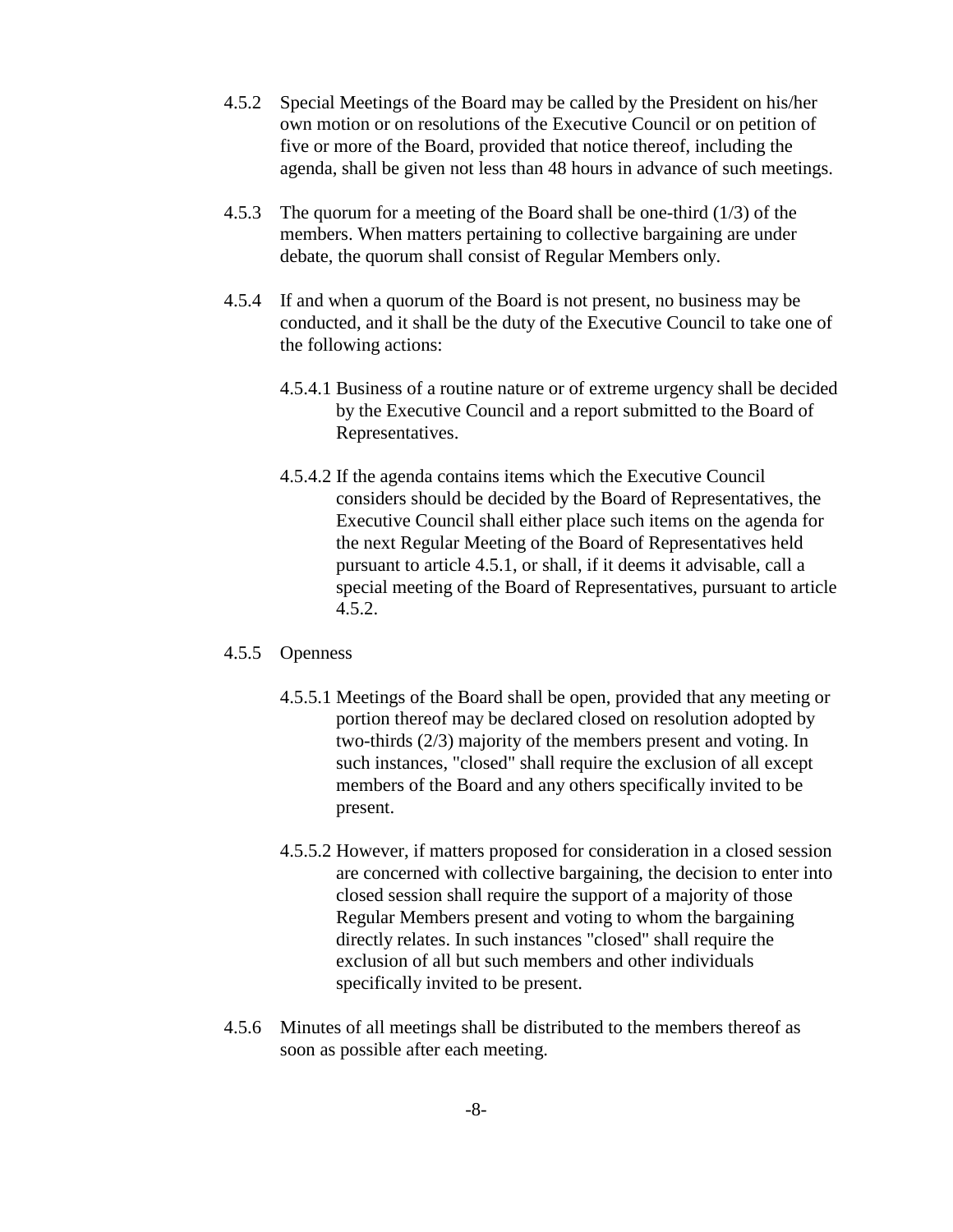4.5.7 The Board shall report to the Annual General Meeting of the Association, and between such meetings shall keep the members of the Association informed of its activities.

# **5. EXECUTIVE COUNCIL**

#### 5.1 Membership

The Executive Council shall consist of the Officers of the Association together with the Immediate Past President and such other Regular members as may be appointed by the Board in accordance with the Standing Rules. The number of members at large of the Executive Council shall be limited to a minimum of two and a maximum of six.

5.2 Duties

The Executive Council shall:

- 5.2.1 manage the affairs of the Association between meetings of the Board;
- 5.2.2 implement resolutions of the Board;
- 5.2.3 be responsible for:
	- 5.2.3.1 appointment of persons to positions authorized by the Board and shall inform the Board on its decisions; and,
	- 5.2.3.2 establishment of a Search Committee for the selection of Executive Director for Board's approval;
- 5.2.4 report regularly to the Board;
- 5.2.5 discharge such other duties as may be assigned to it from time to time by the Board.
- 5.3 Meetings shall be called and conducted in accordance with procedures set forth in the Standing Rules.

# **6. OFFICERS**

6.1 The President or his/her delegate shall preside at all general meetings of UMFA and at all meetings of the Board and of the Executive Council; he/she shall be a member ex officio of all committees, and he/she shall be the chief executive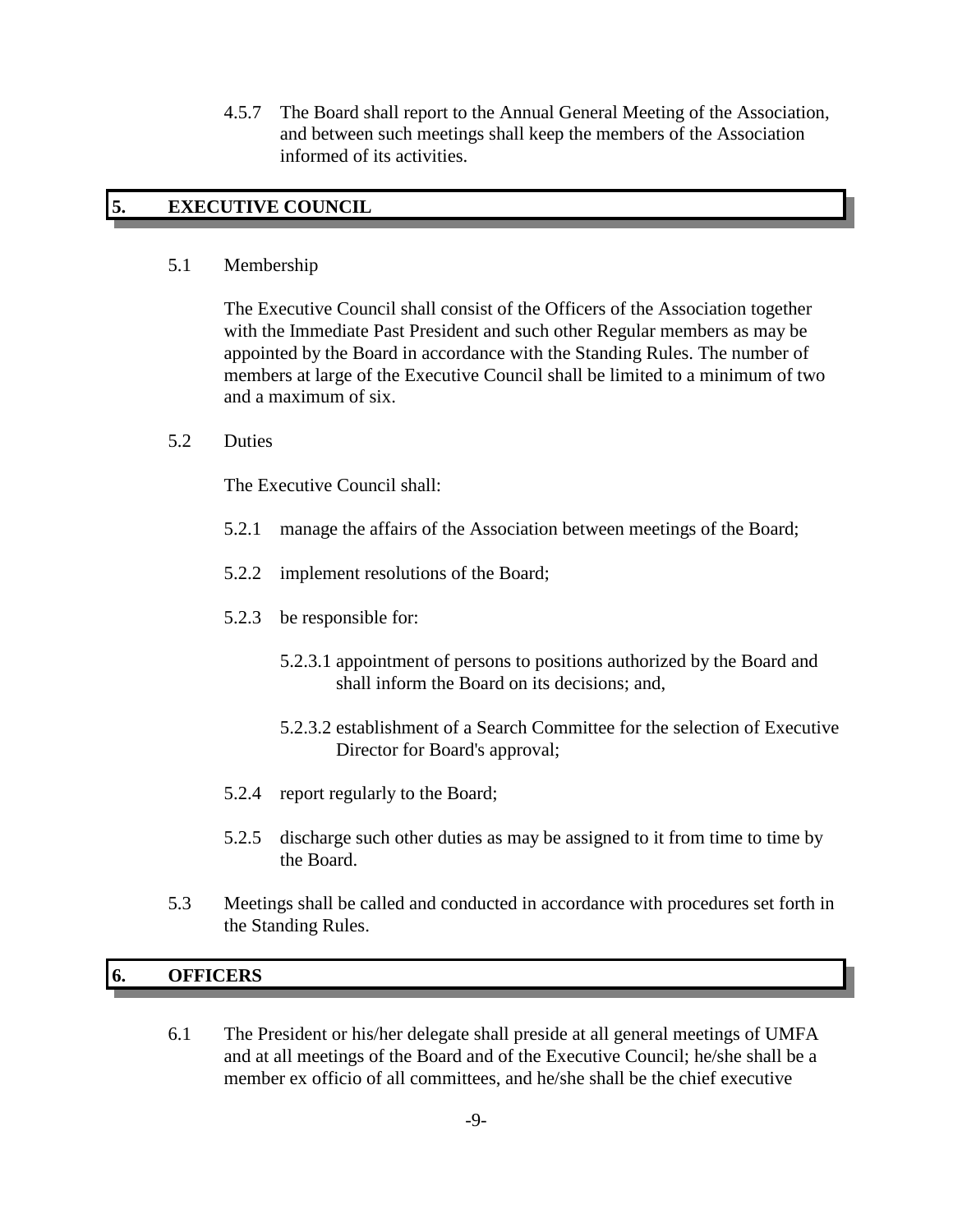officer of the Association. The official spokesperson of the Association shall be the President or designate.

- 6.2 The Vice-President shall perform such duties as may be delegated to him/her by the President and in the absence or incapacity of the President shall perform the duties of the President. The Vice-President shall be a member ex officio of all standing committees and shall normally be responsible for maintaining Association communications internally and externally. The vice-president shall normally serve as the Faculty Association assessor of the Senate and as coordinator of volunteers. Should the President vacate his/her office, the Vice-President shall automatically become President. Should a Vice-President become President more than 60 days before the Annual General Meeting, the Board shall conduct an election for a new Vice-President in accordance with section 7.1 and Standing Rules.
- 6.3 The Grievance Officer shall be responsible for the grievance process on behalf of the Association; shall bring forward recommendations to the Executive as to whether the Association should proceed to arbitration in any particular grievance. UMFA will make every effort to ensure gender diversity in its complement of Grievance Officers.
- 6.4 The Contract Administrator shall be responsible for the interpretation, administration and implementation of the Collective Agreement.
- 6.5 The Secretary shall be responsible for the recording of proceedings of all meetings of the Association, the Board and the Executive Council and for the sending of proper notices, agendas, etc., for such meetings, and shall perform such other duties as may be assigned by the Board or the Executive Council.
- 6.6 The Treasurer shall be responsible for the proper conduct of the financial affairs of UMFA; for proper reporting of such affairs to the Association, the Board and the Executive Council; and shall perform such other duties as may be assigned by the Board or the Executive Council.
- 6.7 The Immediate Past President shall be a member of the Executive Council and of the Board for one year following the expiration of his/her term as President. The Past President shall serve as Faculty Association assessor to the Board of Governors and as chair of the Nominations Committee.
- 6.8 In order that the Association shall always have an authorized representative regardless of the absence of specific Executive officers, the following order of selection shall prevail: President, Vice-President, Past President, Secretary, Treasurer, Executive Member-At-Large.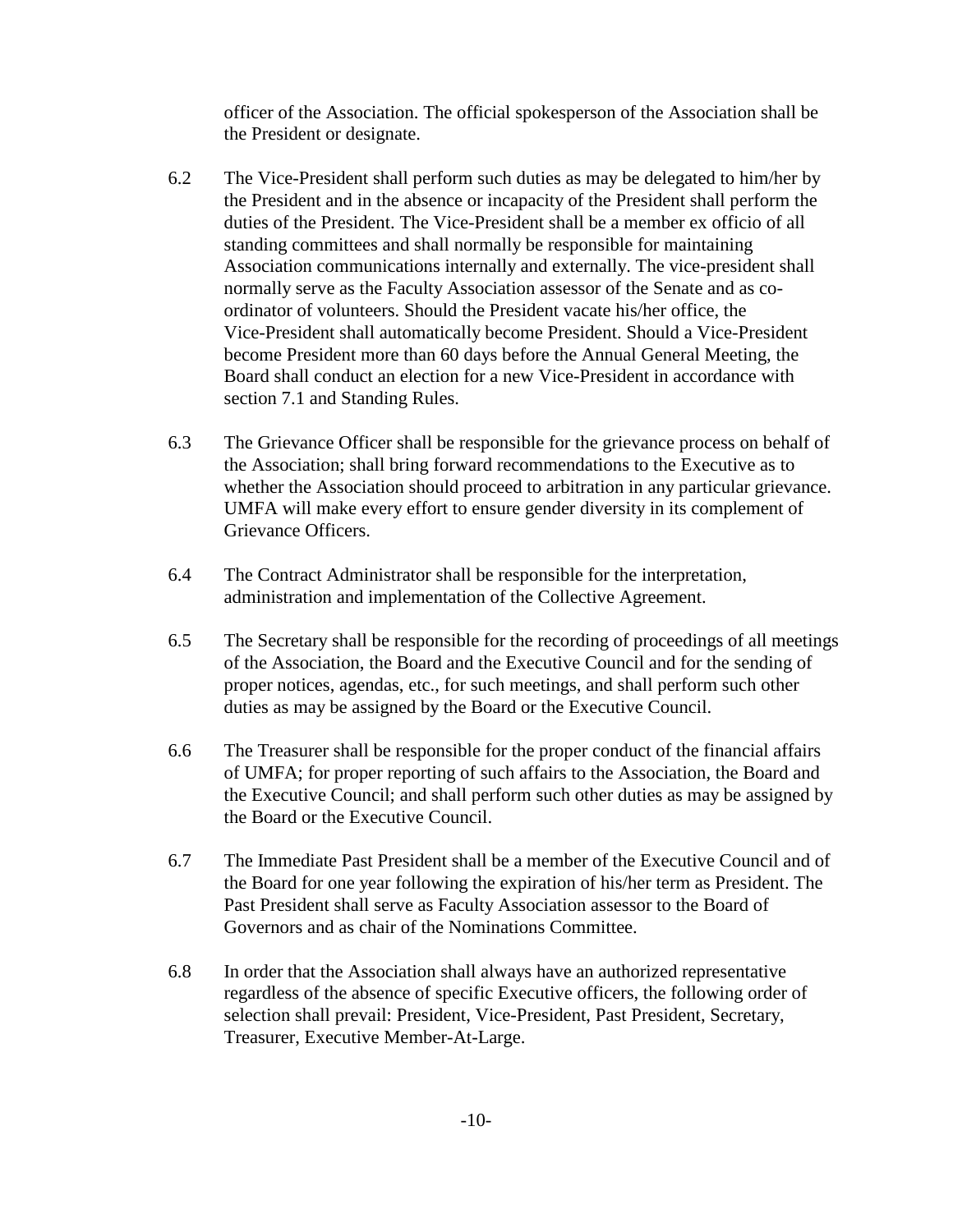- 6.9 The Executive Director
	- 6.9.1 The Executive Director shall be under the direction of the Executive Council. The duties, remuneration and terms of appointment shall be agreed upon by the Executive of the Association and the Executive Director, subject to the approval of the Board. The roles and responsibilities arrived at through this process can be revised by mutual agreement of the Executive and the Director.
	- 6.9.2 The Executive Director shall be: an ex-officio member of the Association; a non-voting member of the Executive, the Board and standing committees of UMFA, with the exception of the Nominations Committee; a policy adviser to the President, Executive and the Board; office manager; supervisor of the office staff; responsible for the drafting and distribution of minutes; involved in providing advice, support and expertise in external relations, lobbying activities with government and other agencies.
	- 6.9.3 The Director's duties and responsibilities, once agreed to by the Executive Council and the Director, should be written down in the form of a job description.

# **7. ELECTION OF OFFICERS**

7.1 President and Vice-President

Any Regular Member of the Board of Representatives of at least one year's standing or any Member of the Executive Council shall be eligible for election as President of UMFA. Any Regular Member shall be eligible for election as Vice-President of UMFA.

- 7.1.1 No later than December 1, the Executive Director shall issue a call to all members of the association for nominations of eligible candidates to the positions of President and Vice-President. A second call for such nominations shall be issued no later than January 31. The closing date for such nominations shall be February 15.
- 7.1.2 If no nominations have been received by February 15 for either the office of President or Vice-President, the nominating committee, composed according to article 8.1, shall be convened and shall seek a candidate for that office.
- 7.1.3 Where there is more than one nomination for a position the Returning Officer shall conduct a mail ballot in accordance with procedures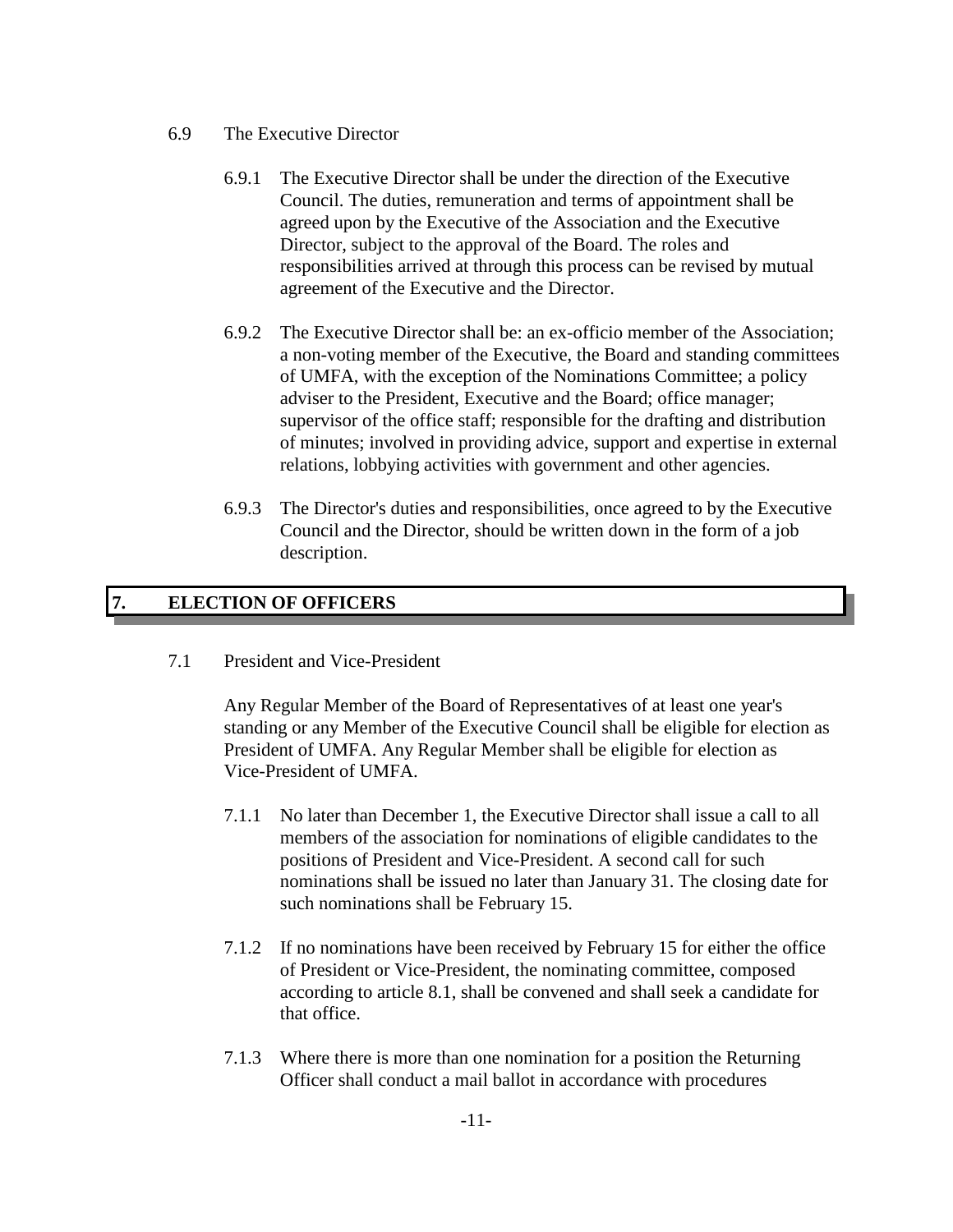prescribed by the Standing Rules, provided that these officers shall be elected by a majority of the Regular Members voting in the election. The election of the President and Vice-President shall be announced at or as soon as possible after the Annual General Meeting. The President and Vice-President shall assume office on June 1.

- 7.1.4 Where there is only one nomination for a position the Returning Officer shall so inform the President, and at the Annual General Meeting the candidate shall be declared appointed and shall take office on June 1.
- 7.1.5 The term of office for the President shall be one year.
- 7.1.6 If the President represents a Constituency on the Board he/she shall resign as representative.
- 7.2 The Secretary and Treasurer shall be appointed annually by and from the Regular Members of the Board at a meeting held within thirty (30) days after the Annual General Meeting and shall take office on June 1.
- 7.3 Other officers may be appointed from time to time by the Board.

# **8. COMMITTEES**

#### 8.1 Nominating Committee

For the purpose of nominating candidates for the offices of President and Vice-President if no nominations for either of these positions are made pursuant to article 7.1.1, and to such other positions as may be named by the Board or the Executive Council, there shall be a Nominating Committee, consisting of the Immediate Past President, as Chair, and two other Regular Members appointed by the Board, one of whom shall be a Regular Member of the Board and the other a Regular Member of UMFA who is not a Member of the Board. If the Immediate Past President is unable to serve, the Board shall appoint a replacement.

8.2 Other Committees

Other standing and ad hoc committees may be appointed from time to time in conformity with Standing Rules adopted by the Board.

# **9. FINANCIAL AFFAIRS**

9.1 Signing Officers for expending funds of UMFA shall normally be the Treasurer and Executive Director, provided that the President, Vice-President and the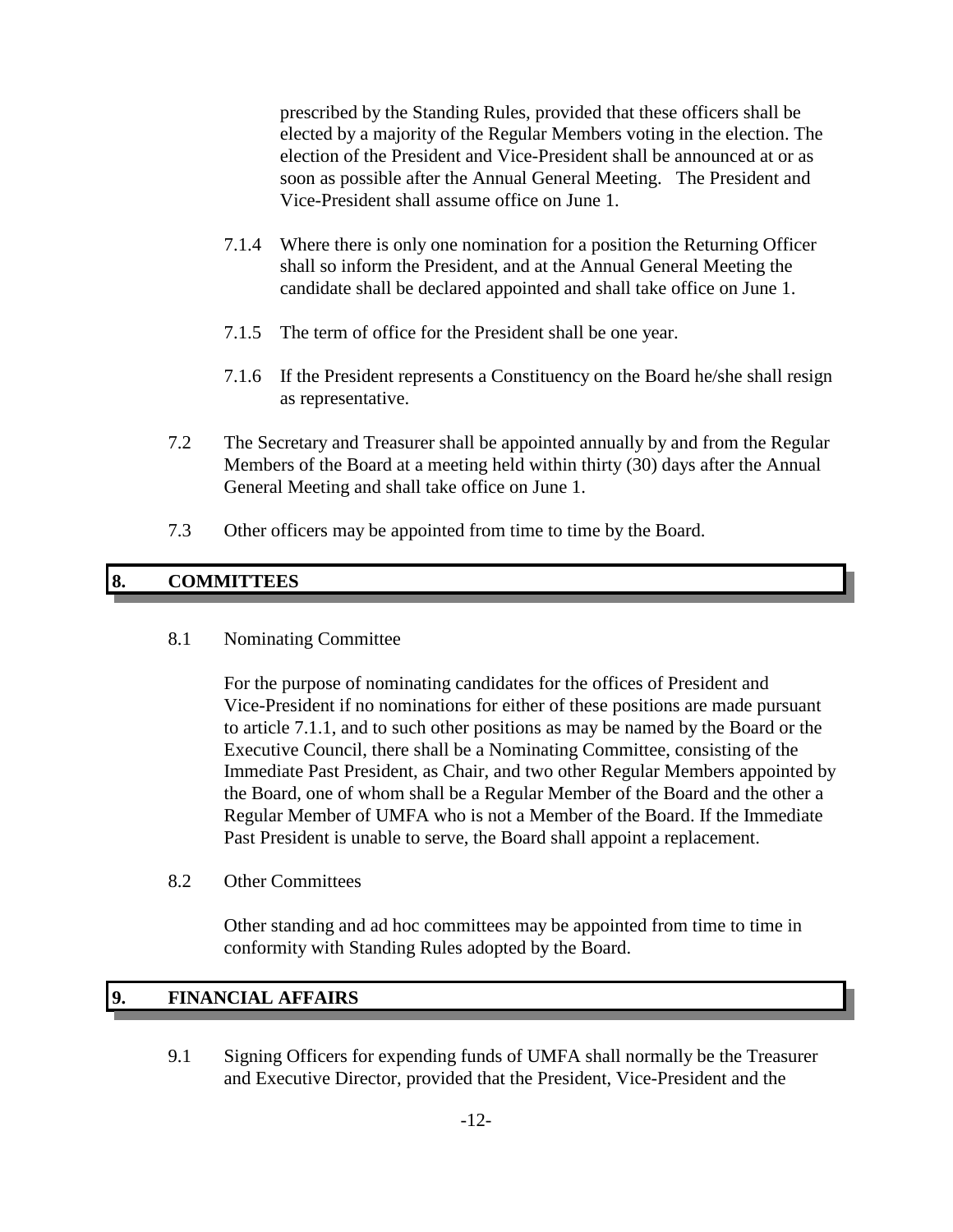Secretary shall be authorized to sign from time to time in place of one of these two.

- 9.2 Providing they act honestly and in good faith, the members and former members of the Board of Representatives, Officers and former Officers, and members and former members of all committees of the Association, and each of them, and each of their respective heirs, executors, administrators, successors and assigns (the "Indemnitee"), shall from time to time and at all times be indemnified and saved harmless out of the assets and profits of the Association, and not from any one or more of the individual Members, from and against all costs, charges, losses, damages and expenses which they or any of them shall or may incur or sustain by reason of the performance of their duties in their respective offices, except such (if any) as they shall incur or sustain by or through their own wilful neglect or default respectively. In the event the Association shall be obligated under this indemnity, the Association shall be entitled to assume the defence of any claim or action with counsel appointed by the Association and in such event the Association shall not be liable to such Indemnitee for any fees of counsel subsequently incurred by such Indemnitee.
- 9.3 The Treasurer shall report regularly to the Executive Council and to the Board the current financial status of UMFA, and at the Annual General Meeting shall present a financial statement for the current fiscal year.
- 9.4 The fiscal year for UMFA shall be the same as that of the University.
- 9.5 As soon as possible after the end of each fiscal year a copy of the Auditor's Report shall be sent to each member of UMFA.
- 9.6 The Executive may authorize the over-expenditure of a budgeted item by up to and including 10% or \$500 (whichever is greater). However, any proposal in excess of 10% or \$500 (whichever is greater) shall require authorization by the Board of Representatives.

The Board may authorize an expenditure of funds on an item not provided for in the Annual Budget. When such funds represent more than 2% of the Annual Budget, the Board's decision shall not be implemented until two weeks after the membership has been informed of the decision. If a petition calling for a General Meeting on the Board's decision is received during this two-week period, implementation shall be delayed until the General Meeting has authorized the expenditure.

9.7 A proposal to make a compulsory levy shall require the support of a majority of the affected members attending and voting at a properly called and properly constituted General Meeting, and, if the General Meeting votes in favour of the